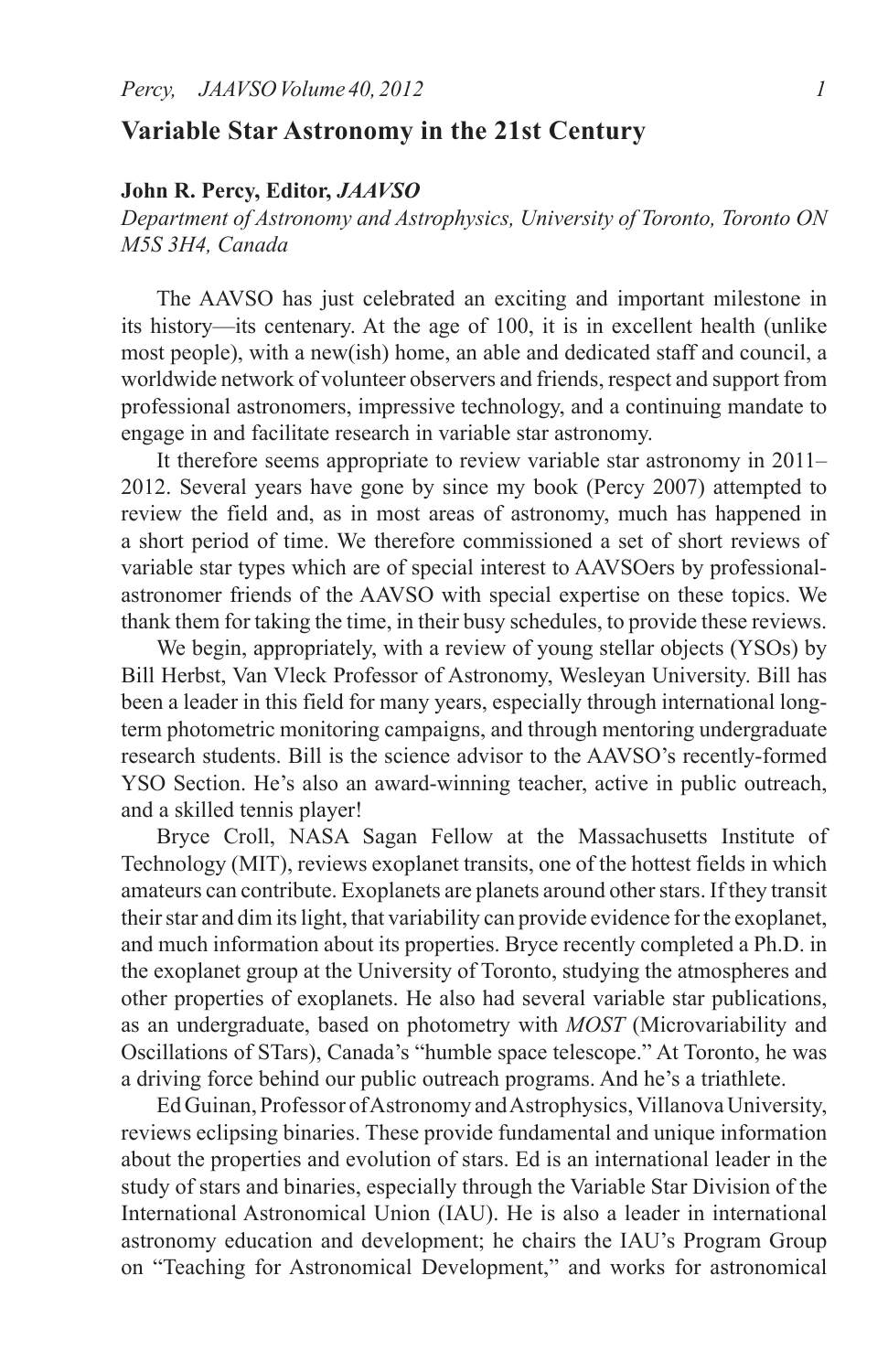education and development in many countries around the world. His research interests include pulsating stars, binaries, black holes, sun-like stars, robotic telescopes, and exoplanets. He has served on the AAVSO Council since 2008.

 RR Lyrae stars, which provide essential information about the properties of the oldest stars in galaxies, are reviewed by Katrien Kolenberg, Harvard-Smithsonian Center for Astrophysics, on leave from the University of Leuven, Belgium. I first met Katrien in Leuven when she was a graduate student, at an IAU Colloquium on pulsating stars. There, she stood out as a result of both her scientific and her artistic talents. Much of her research focuses on one of the oldest and most puzzling mysteries in variable star astronomy—the nature and cause ofthe *Blazhko effect*. She is currently atCFAon a MarieCurie Scholarship, using *Kepler* data to study RR Lyrae stars in ways not previously possible.

 Doug Welch, Professor at McMaster University, Hamilton, Ontario, reviews Population II Cepheids. Doug began his interest in astronomy as a keen amateur in Ottawa, survived two summers as my undergraduate research assistant, doing photometry of variable stars, and went on to a very successful career as a researcher, professor, administrator, and promoter of astronomy outreach. He served on AAVSO Council in 1995–1999 and 2007–2008, and has assisted the Association in many other ways, including establishing the on-line discussion group. His research interests are in pulsating stars and, more recently, light echoes from supernovae and other transients.

 Cepheids are reviewed by Dave Turner, Saint Mary's University, Halifax, Nova Scotia. Dave's research encompasses star clusters, especially those which contain Cepheids. He also carries out long-term studies of period changes in Cepheids, which provide important and unique information about Cepheid evolution. He is also a long-time supporter of pro-am collaboration, both through the Royal Astronomical Society of Canada (RASC) (he served for many years as Editor of *JRASC*), through the AAVSO, in which he is currently a Councillor, and through his collaboration with amateurs in the Halifax area.

 Lee Anne Willson, University Professor, Iowa State University, reviews Miras. Lee Anne and the AAVSO are a perfect fit: she is an expert in constructing and interpreting theoretical models of Mira pulsation, which AAVSO observers have studied productively for over a century. She has been deeply involved in the AAVSO, as a Councillor for many years, and as President in 1999–2001. She has been publishing in *JAAVSO* for over thirty years. As Vice-President of the American Astronomical Society, she recently facilitated the May 2011 joint AAVSO-AAS meeting, part of the AAVSO centenary. Her extra-curricular interests include being the Founding President of the Creative Artists' Studio of Ames, Iowa.

 Non-Mira pulsating red giants are reviewed by Laszlo Kiss and me. Laszlo graduated from the University of Szeged, Hungary, and spentseveral years at the University of Sydney, Australia, before returning to the Konkoly Observatory in Hungary. He already has 380 publications in the ADS data system, partly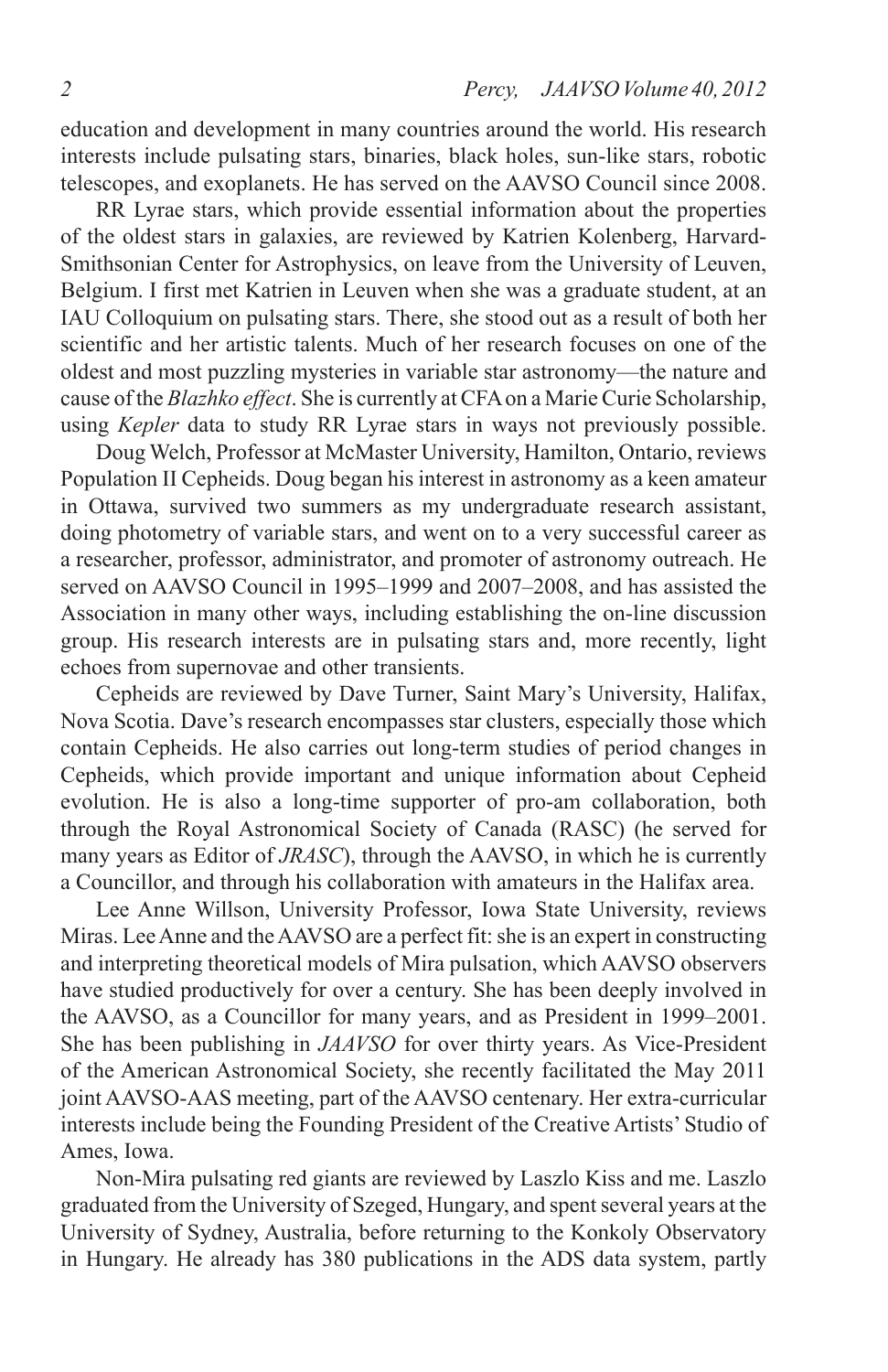because, in addition to his very productive professional career, he has been a very active participant and supporter of amateur astronomy, especially in Hungary. He is a member and good friend of the AAVSO. Professionally, he has a special interest in large-scale surveys of variable stars and, more recently, exoplanets (and exomoons), but he has made contributions to the understanding of many other types of variables as well.

 Geoff Clayton, Ball Family Distinguished Professor of Physics at Louisiana State University, reviews R CrB stars, a field in which he has been a world leader for many years. He has written several comprehensive reviews of R CrB stars in the past, and we are honored that he has contributed his latest one to *JAAVSO*. He has served as an AAVSO Councillor and, like several of our reviewers, is a member of the Editorial Board of *JAAVSO*. For several years, he supervised summer undergraduate research students at the Maria Mitchell Observatory. His website is "The Centre for Fun Astrophysics; the home of 'Team Clayton'", expressing his enthusiasm for studying R CrB stars and interstellar matter.

 The review of cataclysmic variables is contributed by Paula Szkody, Professor, University of Washington, and her colleague Boris Gaensicke. CVs have been a topic of great interest to AAVSO observers, especially since the dawn of the space age and high-energy astrophysics in the 1970s. Paula has been a user of AAVSO data for almost thirty years, a mentor to the Association and its observers and, more recently, a Councillor (2003–2009) and President (2007–2009). She has also served recently as Editor of *Publications of the Astronomical Society of the Pacific* (*PASP*). Boris Gaensicke is a professor in the Department of Physics, University of Warwick, UK, where he is engaged in a wide variety of projects on binaries containing white dwarf stars. He co-edits a *Newsletter on Interacting Binaries*.

 Ulisse Munari, National Institute of Astrophysics INAF, Observatorio Astronomico di Padova, Italy, reviews the symbiotic stars, and also novae; we thank him especially for providing both these reviews. Symbiotic stars are among the most complex of all variables, since they vary on a wide range of time scales, for a wide range of reasons. And novae are the spectacular result of runaway thermonuclear reactions. Ulisse was the AAVSO's second Janet A. Mattei Research Fellow; he worked with Arne Henden to improve observer quality, to provide spectra of new transient objects to decipher their classification, and to provide calibrated photometric sequences for many variables. He will be returning to AAVSO Headquarters in fall 2012 to collaborate on the APASS photometric survey. He has over 500 publications listed on ADS!

 Peter Garnavich, Professor of Astrophysics and Cosmology, Notre Dame University, reviews supernovae. Peter is a distinguished scientist. He shared the Gruber Prize in Cosmology in 2007, and was an integral part of the research that won the Nobel Prize in Physics in 2011 (and was invited to attend the Nobel Prize ceremony in Stockholm). Peter is keenly involved in communicating with the public and the media about the excitement of astronomy. He is also a great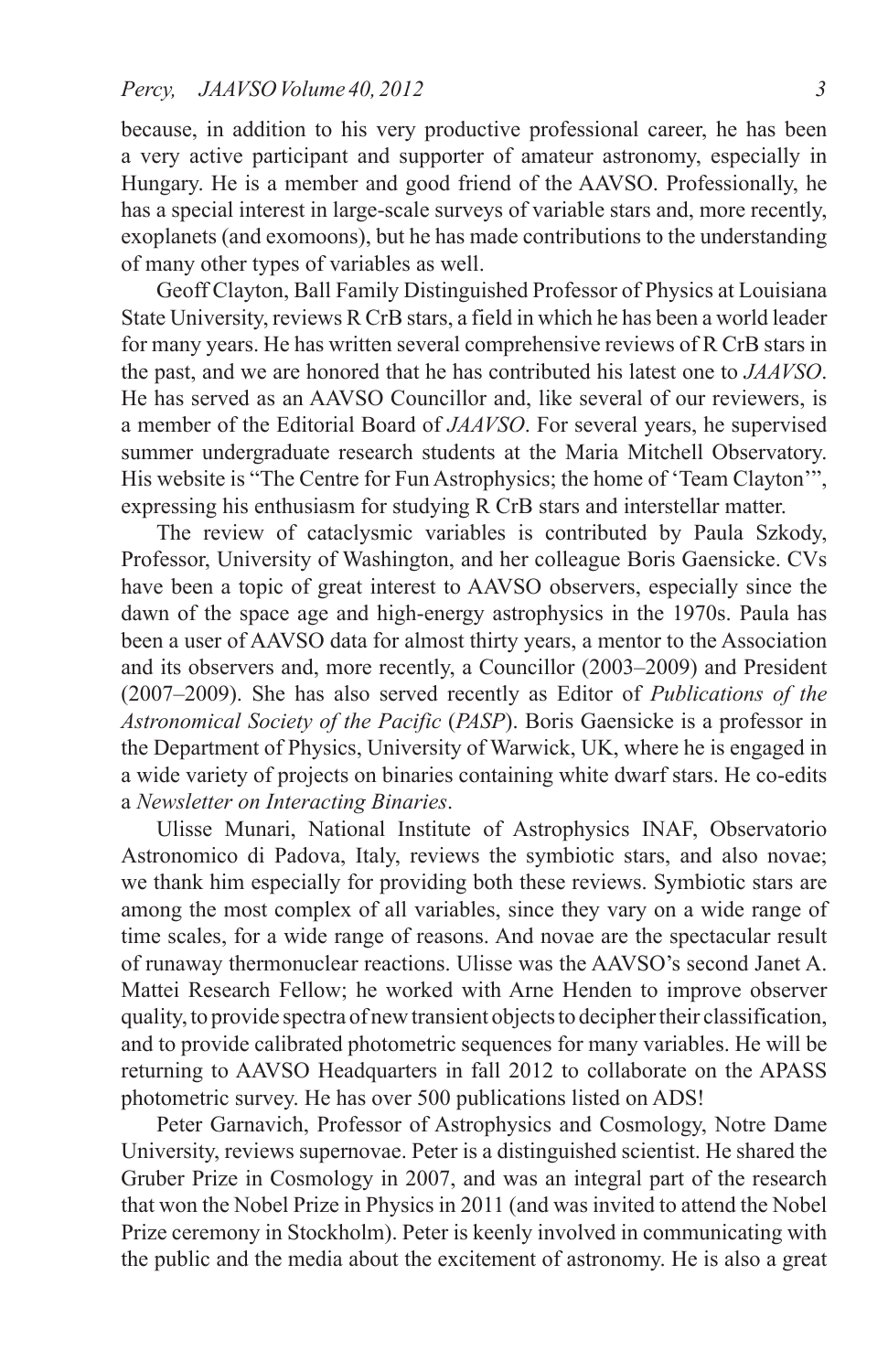friend of the AAVSO, and served as Councillor from 1996 to 2000. His first publication was an *Information Bulletin on Variable Stars* (*IBVS*) with Janet Mattei and Lee Anne Willson, and his second publication was a sole-author paper in *JAAVSO*!

## **Other types of variable stars**

 There are other types of variable stars which are not included in the reviews. generally because they are less suitable for study by amateurs. Most of these types have small amplitudes, and are most often found as variable comparison stars for visual, PEP, or CCD photometry. They are "fair game" for skilled amateurs who can achieve millimag precision. Since many of them have periods of hours to days, joining a multi-longitude network of observers is often a good strategy. Here are short notes on some of those variable star types. Another useful resource is the 2012 triennial report of the IAU Commission on Variable Stars (Handler 2012). Other excellent resources are the AAVSO "Variable Star of the Season" articles (www.aavso.org/vsots\_ archive), especially the more recent ones, and the "For Observers" page (www. aavso.org/observers#sections) which contains links to the observing sections, including data mining, solar, and high energy network, which are not discussed explicitly in these short science reviews.

d *Scuti stars and* g *Doradus stars* These are A5-F2 stars, near the main sequence, which pulsate in a complex mixture of modes, with periods of a few hours to a few days. They are analogues of the Cepheids, in that they are driven by the same helium opacity mechanism. Most  $\delta$  Scuti stars have very small amplitudes, but there are a few HADS—high-amplitude  $\delta$  Scuti stars—which are amenable to visual observation. The most active work on  $\delta$  Scuti stars continues to be: (1) detecting and studying them, especially with high-precision photometry from space; (2) interpreting the complex spectrum of periods with models, a process called *asteroseismology*.  $\delta$  Scuti stars are radial pulsators, though many have non-radial modes as well;  $\gamma$  Doradus stars are pure nonradial pulsators. Both, through asteroseismology, provide important information about the interiors and evolution of these stars.

*Pulsating B stars* These include  $\beta$  Cephei stars, which have been known for a century, and Slowly Pulsating B (SPB) stars, which are a more recent discovery. Their pulsation is driven by a similar opacity mechanism as the Cepheids, but involving iron-group elements, rather than helium, deep within the star. There are many dozens of these among the naked-eye stars. These are complex, multi-mode pulsators. The  $\beta$  Cephei stars are primarily radial pmode pulsators, with periods of a few hours; the SPB stars are primarily gmode pulsators, with periods of hours to a day or two. However, there are stars which show both types of modes. The most important recent development has been the availability of ultra-precise photometry from space missions, *MOST,*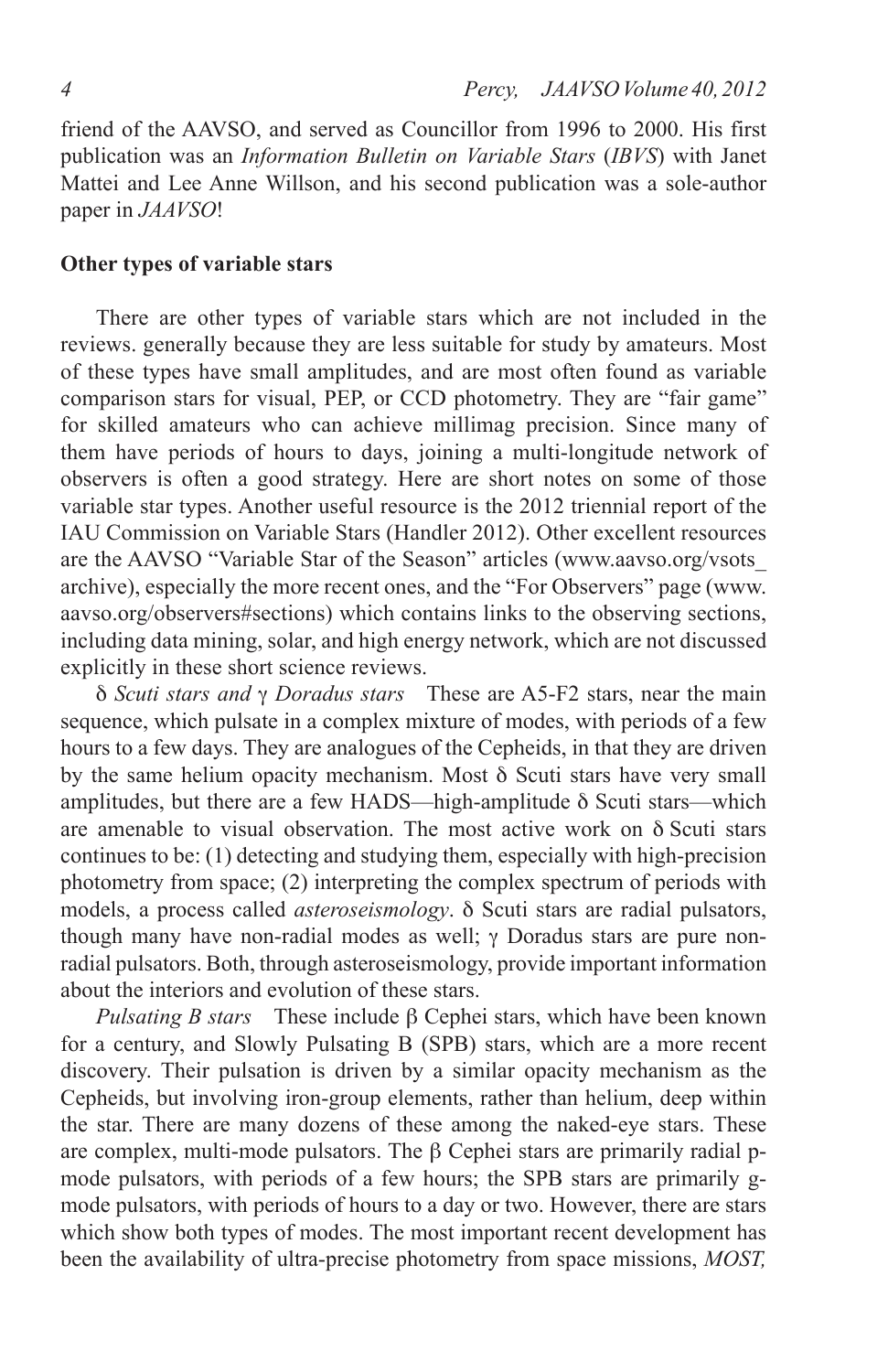*CoRoT*, and *Kepler*. But De Cat *et al.* (2011), in a recent review, end by saying that "there is still a clear need for ground-based follow-up observations." Another research frontier is the search for and study of magnetic fields in OB stars, which may explain some poorly-understood aspects of their behavior.

g *Cas (Be) stars* These are non-supergiant B stars which have shown emission lines in their spectra on at least one occasion. They vary, photometrically and spectroscopically, on time scales from hours to years. They may brighten and fade unpredictably and, since there are about 200 among the naked-eye stars, they are well-suited for PEP and CCD monitoring. The emission lines and some of the photometric variability are due to an equatorial disc slowly moving away from the star. Now that spectroscopy of brighter stars is within the reach of suitably-equipped amateurs, Be stars can be monitored by amateurs using that technique as well. One of the most exciting new developments in Be star research is the ability, using optical interferometry, to image the discs of these stars.

 A good place to learn about current research on Be stars is in the *Be Star Newsletter*, maintained by David McDavid at the University of Virginia: (http:// www.astro.virginia.edu/\$\sim\$dam3ma/benews/ (click on "abstracts")).

*Rotating variable stars and stellar activity* Rotating variables are stars with non-uniform surfaces; their period of variability is their rotation period. Most have visual amplitudes less than 0.1 magnitude. They are of two types: (1) stars like the sun, or cooler, with starspots; and (2) peculiar A stars, with temperatures of typically 10,000K and strong global magnetic fields, inclined to the rotation axis ("oblique rotators"). Type (1) rotating variables are of current interest because they may host exoplanets. The rotational variability provides information on the rotation and activity of the star; it may also be confused with an exoplanet transit!

 Related to the spotted rotating variables are the *flare stars* which, along with rotating variables, are the most numerous variable stars in our galaxy. That's because over ninety percent of stars are main sequence stars, like the sun or cooler, and virtually all of these rotate, have spots, and flare. Spots and flares result from magnetic fields, which are generated by rotation and convection. Papers on classical flare stars are still published, but stellar flares have become a standard, mainstream process in astrophysics—especially as similar processes occur on the sun.

*Solar-type oscillations* The sun vibrates in thousands of complex, nonradial modes, driven by convective motions in its outer layers, but these vibrations are so small that they require specialized observation techniques. On other stars, they are observable from the ground only with great difficulty, but they are most effectively observed with high-precision photometry from space, with *MOST, CoRoT*, and *Kepler*. As described in the Kiss and Percy review, they have been observed in many red giants, and are revolutionizing our understanding of the nature and structure of these stars.